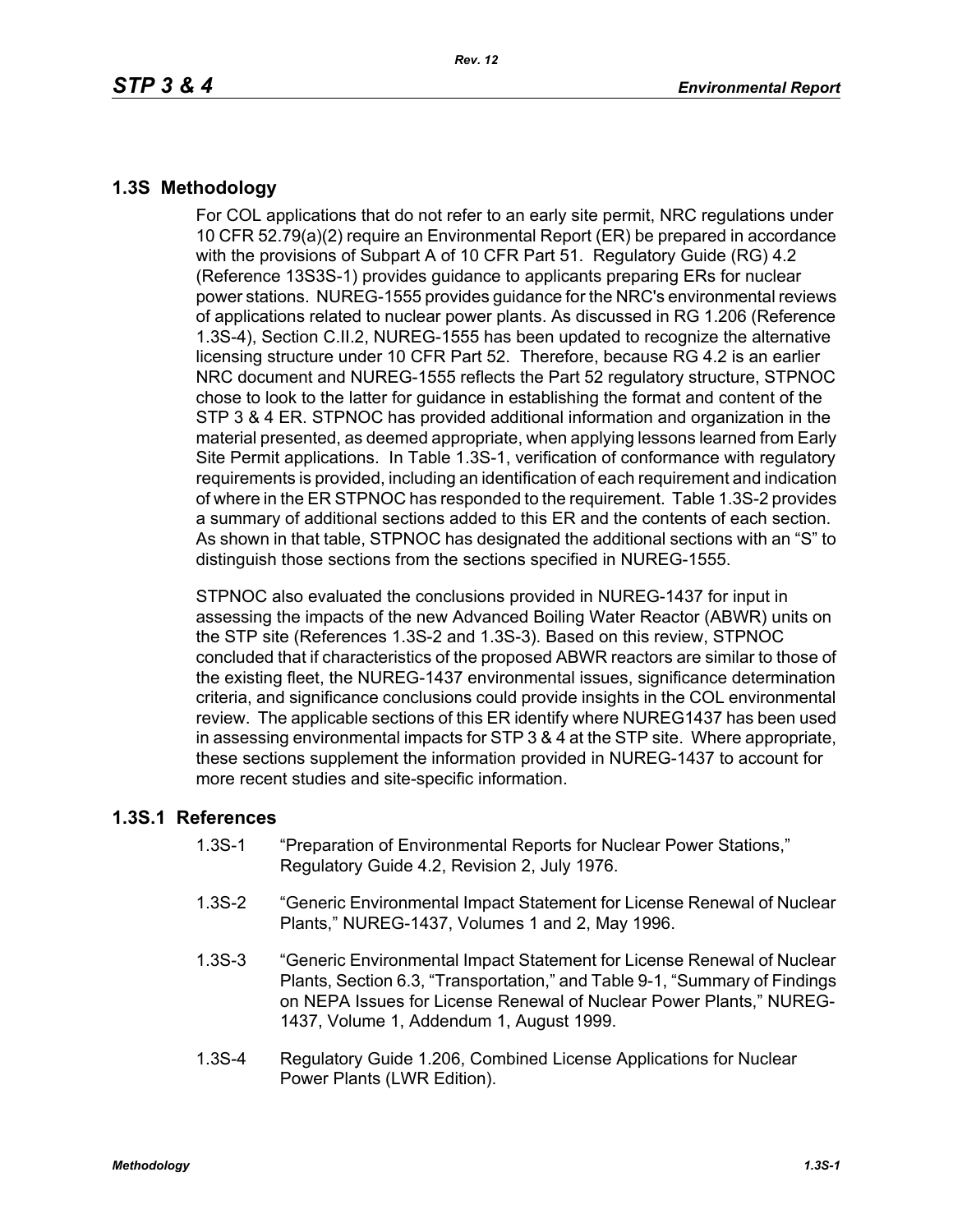## **Table 1.3S-1 ER Responses to Combined Operating License Regulatory Requirements**

| <b>Regulatory Requirement (10 CFR)</b>                                                             | <b>ER Section Containing the Response</b>                                                                                                                                                                                                                                                                |  |  |  |
|----------------------------------------------------------------------------------------------------|----------------------------------------------------------------------------------------------------------------------------------------------------------------------------------------------------------------------------------------------------------------------------------------------------------|--|--|--|
| 51.45(a), Signed original                                                                          | <b>Transmittal letter</b>                                                                                                                                                                                                                                                                                |  |  |  |
| 51.45(b), Description of proposed action                                                           | Chapter 3, "Plant Description"                                                                                                                                                                                                                                                                           |  |  |  |
| 51.45(b), Statement of purpose of proposed action                                                  | Section 1.1.1, "Purpose and Need"                                                                                                                                                                                                                                                                        |  |  |  |
| 51.45(b), Description of environment affected by<br>proposed action                                | Chapter 2, "Environmental Description"                                                                                                                                                                                                                                                                   |  |  |  |
| 51.45(b)(1), Environmental impact of proposed<br>action                                            | Chapters 4, "Environmental Impacts of<br>Construction"; 5, "Environmental Impacts of<br>Operation"; 7, "Environmental Impact of Postulated<br>Accidents Involving Radioactive Materials", and 10,<br>"Environmental Consequences of the Proposed<br>Action"                                              |  |  |  |
| 51.45(b)(2), Unavoidable adverse impacts                                                           | Section 10.1, "Unavoidable Adverse Environmental<br>Impacts"                                                                                                                                                                                                                                             |  |  |  |
| 51.45(b)(3), Alternatives to proposed action                                                       | Chapter 9, "Alternatives to the Proposed Action"                                                                                                                                                                                                                                                         |  |  |  |
| 51.45(b)(4), Relationship between short-term use<br>and long-term productivity                     | Section 10.3, "Relationship Between Short Term<br>Uses and Long Term Productivity of the Human<br>Environment"                                                                                                                                                                                           |  |  |  |
| 51.45(b)(5), Irreversible and irretrievable<br>commitments of resources                            | Section 10.2, "Irreversible and Irretrievable<br><b>Commitments of Resources"</b>                                                                                                                                                                                                                        |  |  |  |
| 51.45(c), Comparison of environmental effects of<br>proposed action and alternatives               | Chapters 4, "Environmental Impacts of<br>Construction"; 5, "Environmental Impacts of<br>Operation"; 7, "Environmental Impact of Postulated<br>Accidents Involving Radioactive Materials"; 9,<br>"Alternatives to the Proposed Action", and 10,<br>"Environmental Consequences of the Proposed<br>Action" |  |  |  |
| 51.45(c), Alternatives for reducing or avoiding<br>adverse environmental impacts                   | Sections 4.6, "Measures and Controls to Limit<br>Adverse Impacts During Construction" and 5.10,<br>"Measures and Controls to Limit Adverse Impacts<br>During Operation"                                                                                                                                  |  |  |  |
| 51.45(c), Economic, technical, and other benefits<br>and costs of proposed action and alternatives | Section 10.4, "Benefit-Cost Balance'                                                                                                                                                                                                                                                                     |  |  |  |
| 51.45(d), Federal permits and other entitlements<br>and status of compliance                       | Section 1.2, "Status of Reviews, Approvals, and<br>Consultations"                                                                                                                                                                                                                                        |  |  |  |
| 51.45(d), Compliance with Federal and other<br>environmental quality standards and requirements    | Section 1.2, "Status of Reviews, Approvals, and<br>Consultations"                                                                                                                                                                                                                                        |  |  |  |
| 51.45(d), Compliance for alternatives                                                              | Section 9.2, "Energy Alternatives" and Section 9.3,<br>"Alternative Sites"                                                                                                                                                                                                                               |  |  |  |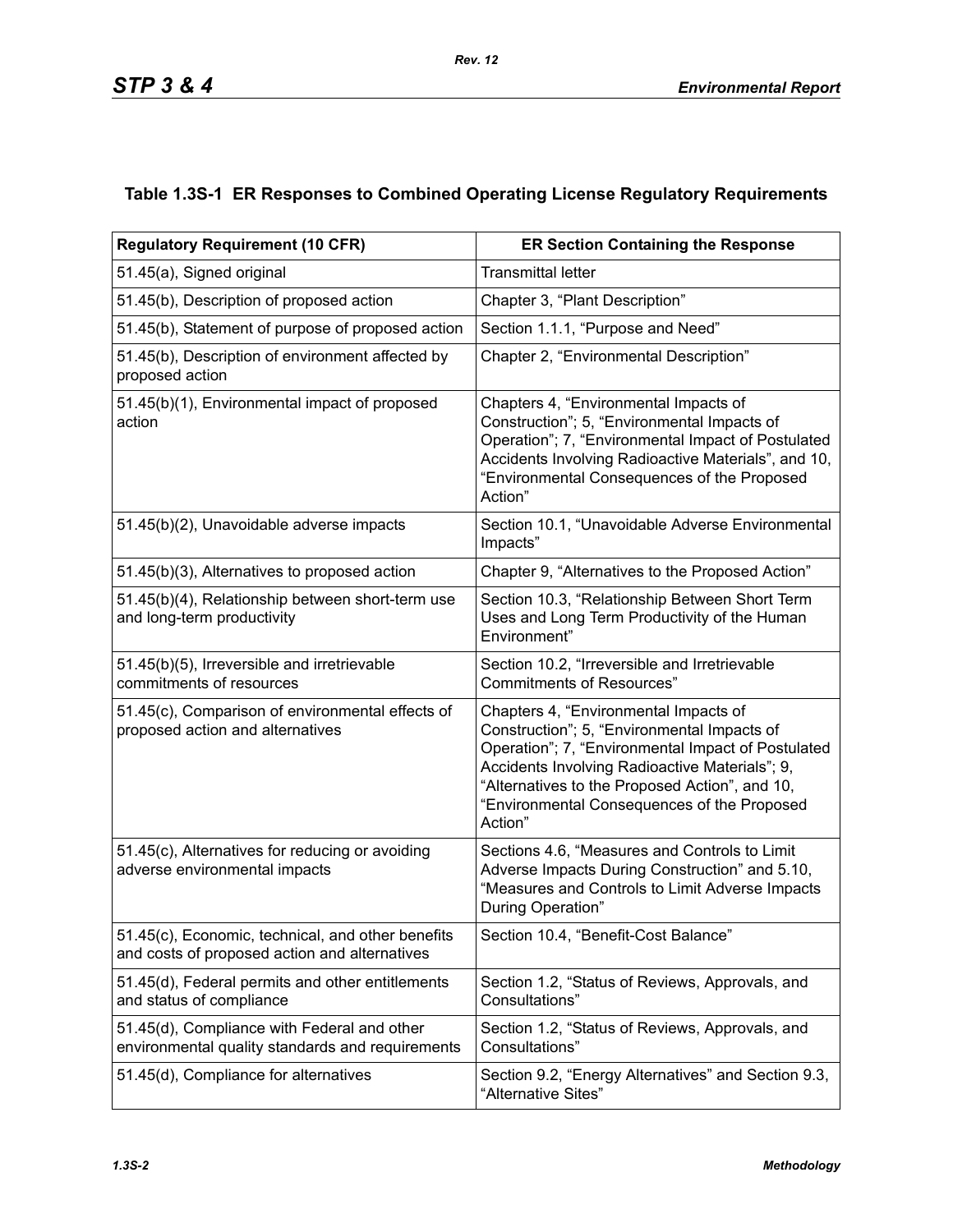## **Table 1.3S-1 ER Responses to Combined Operating License Regulatory Requirements (Continued)**

*Rev. 12*

| <b>Regulatory Requirement (10 CFR)</b>         | <b>ER Section Containing the Response</b>                                                                                                           |  |  |
|------------------------------------------------|-----------------------------------------------------------------------------------------------------------------------------------------------------|--|--|
| 51.45(e), Adverse information                  | Section 10.1, "Unavoidable Adverse Environmental<br>Impacts"                                                                                        |  |  |
| 51.50 and $51.51(a)$ , Uranium fuel cycle      | Section 5.7, "Uranium Fuel Cycle Impacts"                                                                                                           |  |  |
| 51.50 and 51.52, Fuel and waste transportation | Sections 3.8, "Transportation of Radioactive<br>Materials," 5.11, "Transportation of Radioactive<br>Materials," and 7.4, "Transportation Accidents" |  |  |
| 51.50, Reporting and record keeping procedures | Chapter 6, "Environmental Measurements and<br>Monitoring Programs"                                                                                  |  |  |
| 51.50, Conditions and monitoring               | Chapter 6, "Environmental Measurements and<br>Monitoring Programs"                                                                                  |  |  |